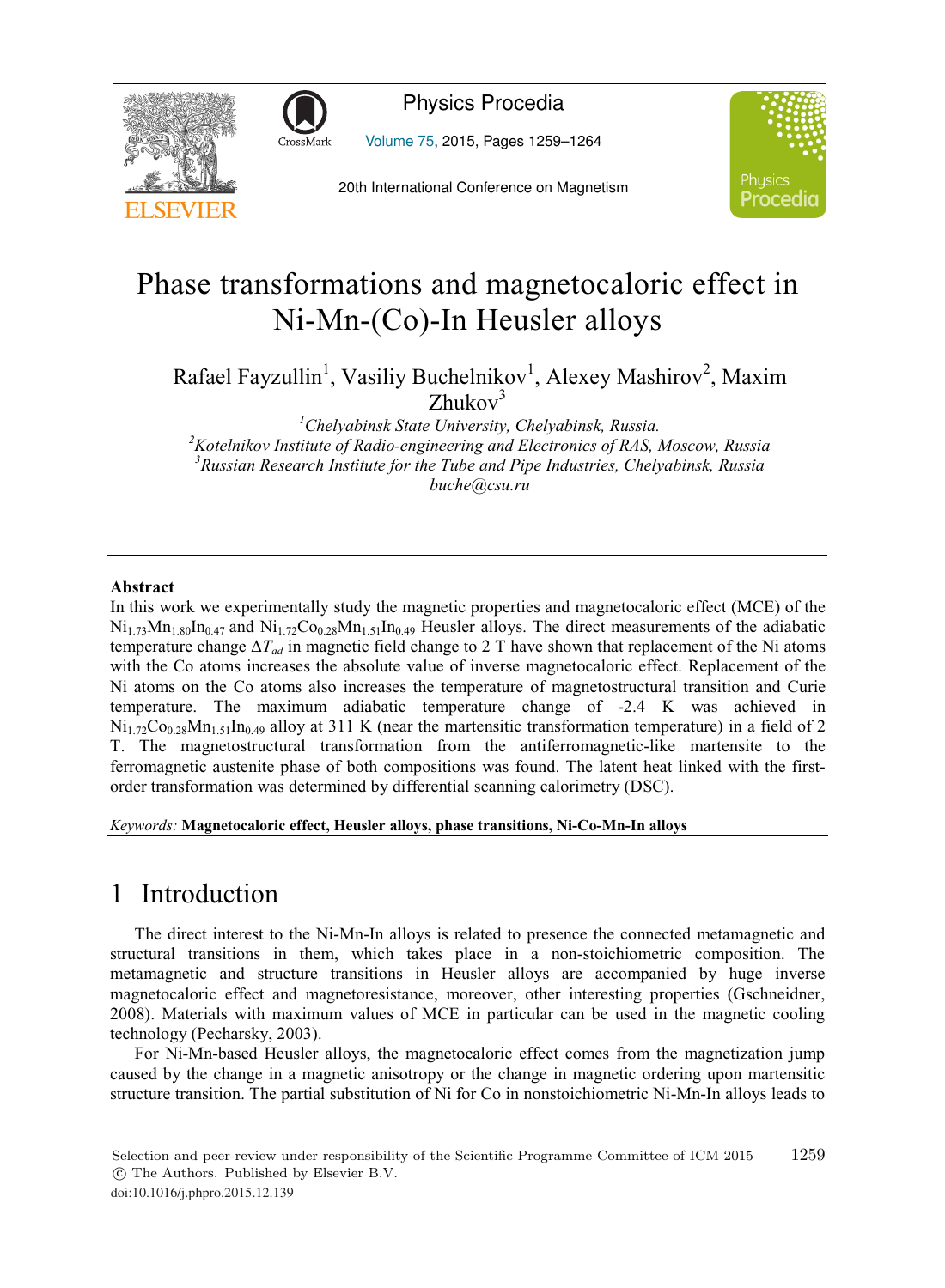increasing of the difference of magnetization between martensite and austenite phases across the martensitic transformation, which can lead to a significant increase in the MCE, the shape memory effect and large magnetoresistance (Liu, 2012; Ito, 2007; Yang, 2013, Dincer, 2011). Moreover, by adding Co atoms the temperature of the martensitic transformation can be tuned gradually while the strong metamagnetic property remains.

The aim of this paper is to measure the MCE in the  $Ni<sub>1.73</sub>Mn<sub>1.80</sub>In<sub>0.47</sub>$  and  $Ni<sub>1.72</sub>Co<sub>0.28</sub>Mn<sub>1.51</sub>In<sub>0.49</sub>$ Heusler alloys by the direct method using different protocols.

### 2 Experimental details

The polycrystalline ingot with nominal compositions  $Ni_{1.73}Mn_{1.80}In_{0.47}$  and  $Ni_{1.72}Co_{0.28}Mn_{1.51}In_{0.49}$ was prepared by a conventional arc-melting method under argon atmosphere. The samples were encapsulated in a Quartz argon filled ampoules during the annealing and quenching process. The ingots were annealed at 1100 K for 9 days and quenched in ice water. Samples for the measurements  $(8\times4\times2$  mm) were cut from the middle part of the ingots. The composite structure of the samples was confirmed by an energy-dispersive X-ray spectroscopy (EDX).

The phase transition temperatures were determined from the differential scanning calorimetry (Netzsch DSC 200 F3 Maia) in the temperature range 250-400 K at a rate of 1 K/min.

The MCE measurements were performed by the setup produced by «AMT&C» (Tishin, 2009). In this setup, the adiabatic temperature change  $\Delta T_{ad}$  of the sample was registered by the direct method by means of the thermocouple. The magnetic field up to 2 T was produced by Halbach permanent magnet and was measured by the Hall probe. Signals from the thermocouple and the Hall probe were recorded simultaneously that allowed to measure  $\Delta T_{ad}$  as a function of magnetic field  $\mu_0 H$ . The measuring cell is shown in Figure 1.



**Figure 1:** Measuring insert cell of the «AMT&C» setup. 1 – the heaters, 2 – the T-type thermocouple, 3 - the sample (two plates),  $4$  – the thermal interface screen of a nonmagnetic material,  $5$  - a thin filter paper,  $6$  – the Hall sensor.

Measurements near the temperature of martensitic transformation were made by three protocols (Khovaylo, 2008):

I. A heat in zero magnetic field (ZFH) (Figure 2a). In this protocol a sample is cooled to a temperature  $T_{-}(T_{-} < M_{F})$  in a zero magnetic field (the point 1, Figure 2a). Next, the sample was heated in the absence of a magnetic field to a temperature  $T_i > T_i$  ( $1 \rightarrow 2$ , Figure 2a). At this temperature, a change in magnetic field  $\mu_0H$  from 0 to 2 T and measurement of  $\Delta T_{ad}$  was done. Next, the magnetic field turns off and the sample is cooled again to *T*<sub>-</sub> in the zero magnetic field  $(2 \rightarrow 1)$ . Thereafter, the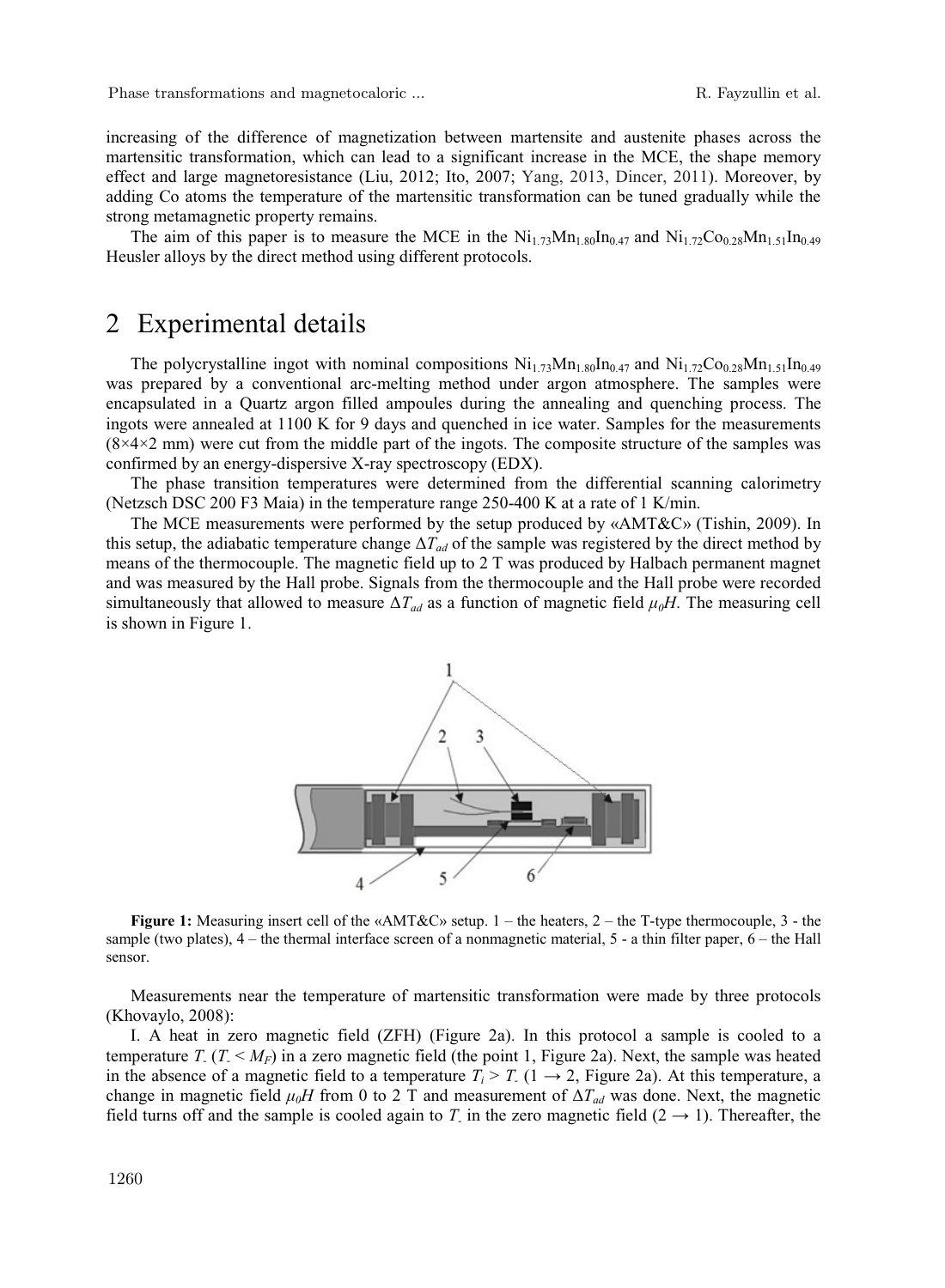Phase transformations and magnetocaloric ... The results of the R. Fayzullin et al.

process of measurements is repeated for the other temperatures  $T_{i+1}$ ,  $T_{i+2}$ , etc., up to  $T > A_F$  (1 – 3, 1 - 4, etc. in Figure 2a).

II. A cooling in an external magnetic field (FC) (Figure 2b). The magnetic field is switched up to  $\mu_0H = 2$  T at low temperatures  $T \leq M_F$ . After that the sample is heated to temperature  $T_+ \geq A_F$  (point 1, Figure 2b) in the magnetic field 2 T. Next, the sample was cooled in the magnetic field 2 T to the measurement temperature  $T_i$  (1  $\rightarrow$  2).  $T_{ad}$  is measured at a given temperature (the magnetic field is changed from 2 to 0 T). Then the process repeats for other measurement temperatures  $T_{i+1}$   $T_{i+2}$ , etc., up to  $T \le M_F$  (1  $\rightarrow$  3, 1  $\rightarrow$  4, etc. in Figure 2b).

III. A cooling in zero magnetic field (ZFC). A sample is cooling to temperature  $T < M_F$  in the zero magnetic field. Then the sample is heated to temperature  $T_{+} > A_{F}$  in the zero magnetic field. Next, the sample was cooled in the zero magnetic field to the measurement temperature  $T_i$  (1  $\rightarrow$  2).  $T_{ad}$  is measured at a given temperature (the magnetic field is changed from 0 to 2 T). Then the process repeats for other measurement temperatures  $T_{i+1}$   $T_{i+2}$ , etc., up to  $T \leq M_F$  (1  $\rightarrow$  3, 1  $\rightarrow$  4, etc. in Figure 2c).

The MCE measurements near the Curie point were made only with the help of the next protocol: a continuing cooling in the zero magnetic field (SZFC). The sample is cooled stepwise (with step  $T_{i+1}$  *-* $T_i = 1$  K) in the zero magnetic field from a temperature above the austenite finish temperature  $(T_+$  $>A_F$ ). At each temperature step the value of  $\Delta T_{ad}$  is measured (the magnetic field is changed from 0 to 2 T;  $2 \rightarrow 3 \rightarrow 4$ , etc. in Figure 2d)



**Figure 2:** The schematic representation of the different measurement protocols for measurement of MCE. a) A heating without an external magnetic field (ZFH); b) A cooling in the external magnetic field (FC); c) A cooling in zero magnetic field (ZFC); d) Step by step cooling in the absence of an external magnetic field (SZFC).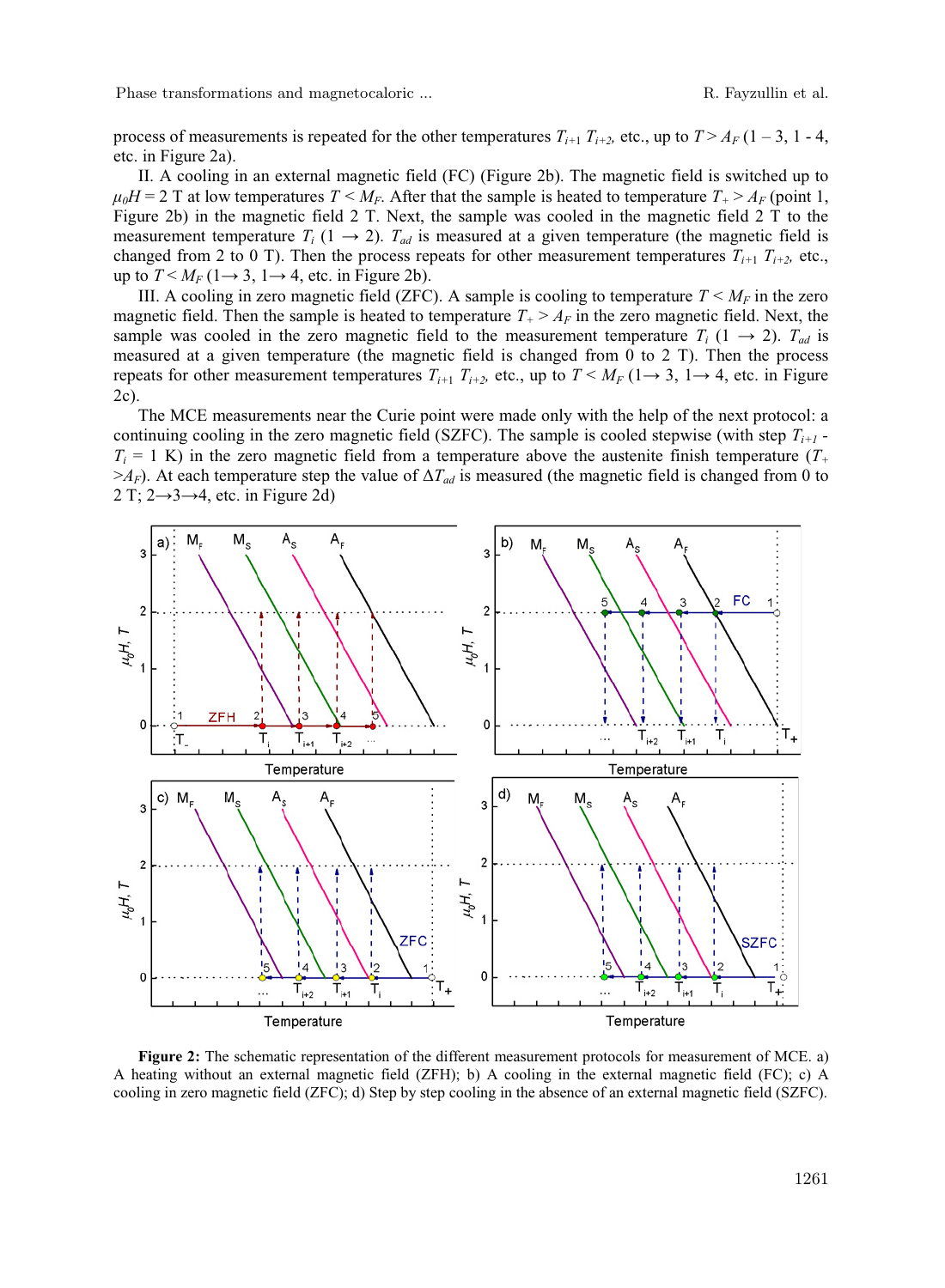# 3 Results and discussion

The DSC curves of the  $Ni_{1.73}Mn_{1.80}In_{0.47}$  and  $Ni_{1.72}Co_{0.28}Mn_{1.51}In_{0.49}$  Heusler alloys are shown on Figure 3. It is obviously that the alloys have two phase transitions. The high-temperature transition is the magnetic phase transition from a paramagnetic cubic phase to a ferromagnetic cubic phase (Curie point,  $T_c$  = 327 K in the alloy without Co and  $T_c$  = 424 K in the alloy with Co concentration equal 0.28). It was found, that the structural phase transition from the ferromagnetic austenite phase to an antiferromagnetic-like martensitic phase takes place with the temperatures of start and finish of martensite/austenite states, respectively:  $M_S = 283$  K,  $M_F = 264$  K,  $A_S = 280$  K,  $A_F = 292$  K in the alloy without Co, and  $M_s = 289$  K,  $M_F = 260$  K,  $A_s = 308$  K,  $A_F = 331$  K at the Co concentration equal 0.28, respectively.



**Figure 3:** The DSC curves of the  $\text{Ni}_{1.73}\text{Mn}_{1.80}\text{In}_{0.47}$  and  $\text{Ni}_{1.72}\text{Mn}_{1.51}\text{In}_{0.49}\text{Co}_{0.28}$  Heusler alloys.

The latent heat of the structural phase transitions was determined from the temperature dependences of the DSC curves for each alloy. For the  $Ni_{1.73}Mn_{1.80}In_{0.47}$  and  $Ni_{1.72}Co_{0.28}Mn_{1.51}In_{0.49}$ alloys it is 3.466 J/g and 2.929 J/g, respectively.

Figure 4 shows the temperature dependences of MCE for the  $Ni_{1.73}Mn_{1.80}In_{0.47}$  and  $Ni_{1.72}Co_{0.28}Mn_{1.51}In_{0.49}$  Heusler alloys. It is seen that with the external magnetic field changing from 0 to 2 T the maximum value of direct MCE in the  $Ni_{1.73}Mn_{1.80}In_{0.47}$  alloy  $\Delta T_{ad} = 1.4$  K is observed near the Curie temperature  $T_c$ = 327 K. At the temperature of martensitic phase transition  $T_M$  = 311 K for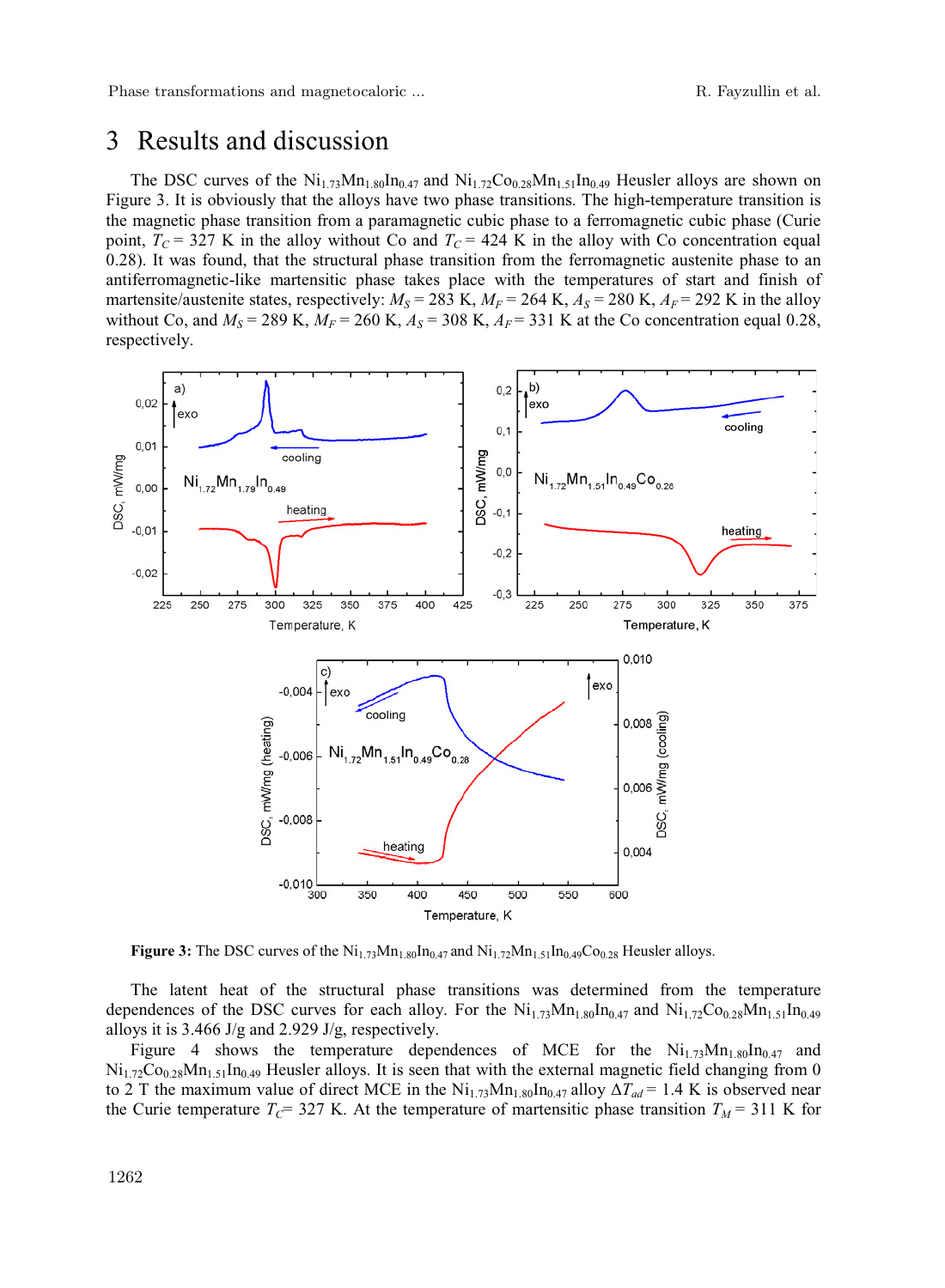the  $\text{Ni}_{1.72}\text{Co}_{0.28}\text{Mn}_{1.51}\text{In}_{0.49}$  alloy is observed the significant inverse MCE  $\Delta T_{ad}$  = -2.4 K. The difference in peak values at different protocols is caused by irreversibility of the first order magnetostructural phase transition and hysteresis phenomena. The maximal value of inverse MCE for the  $Ni_{1.73}Mn_{1.80}In_{0.47}$  alloy is at the temperature  $A_F$  *T*=291.7 K at ZFH protocol (Figure 4a):  $\Delta T_{ad}$  = -2.1 K



**Figure 4:** The temperature dependences of the MCE upon the magnetic field variation from 0 to 2 T. a)  $Ni<sub>1.73</sub>Mn<sub>1.80</sub>In<sub>0.47</sub>; b) Ni<sub>1.72</sub>Mn<sub>1.51</sub>In<sub>0.49</sub>Co<sub>0.28</sub>.$ 

at the magnetic field change from 0 to 2 T. In this case we have the transition from the phase with large content of martensite to the phase with pure austenite (Figure 5). At FC protocol the maximal value of positive MCE is  $\Delta T_{ad} = 1.52$  K (Figure 4a) at the temperature near  $M_S$  and the magnetic field change from 2 to 0 T. In this case we have the transition from the almost austenite phase to the state with maximal content of martensite phase (Figure 5). For the  $\text{Ni}_{1.72}\text{Co}_{0.28}\text{Mn}_{1.51}\text{In}_{0.49}$  alloy the maximal value of MCE at ZFH protocol is  $\Delta T_{ad} = -2.4$  K near the  $A_S$  temperature (Figure 4a). In this case we have also the transition from the state with large content of martensite to the pure austenite phase. At ZFC protocols the value of MCE is about 0.5 K. In this case the alloy remains in the hysteresis area.



**Figure 5:** The schematic presentation of maximal MCE at the different measurement protocols.